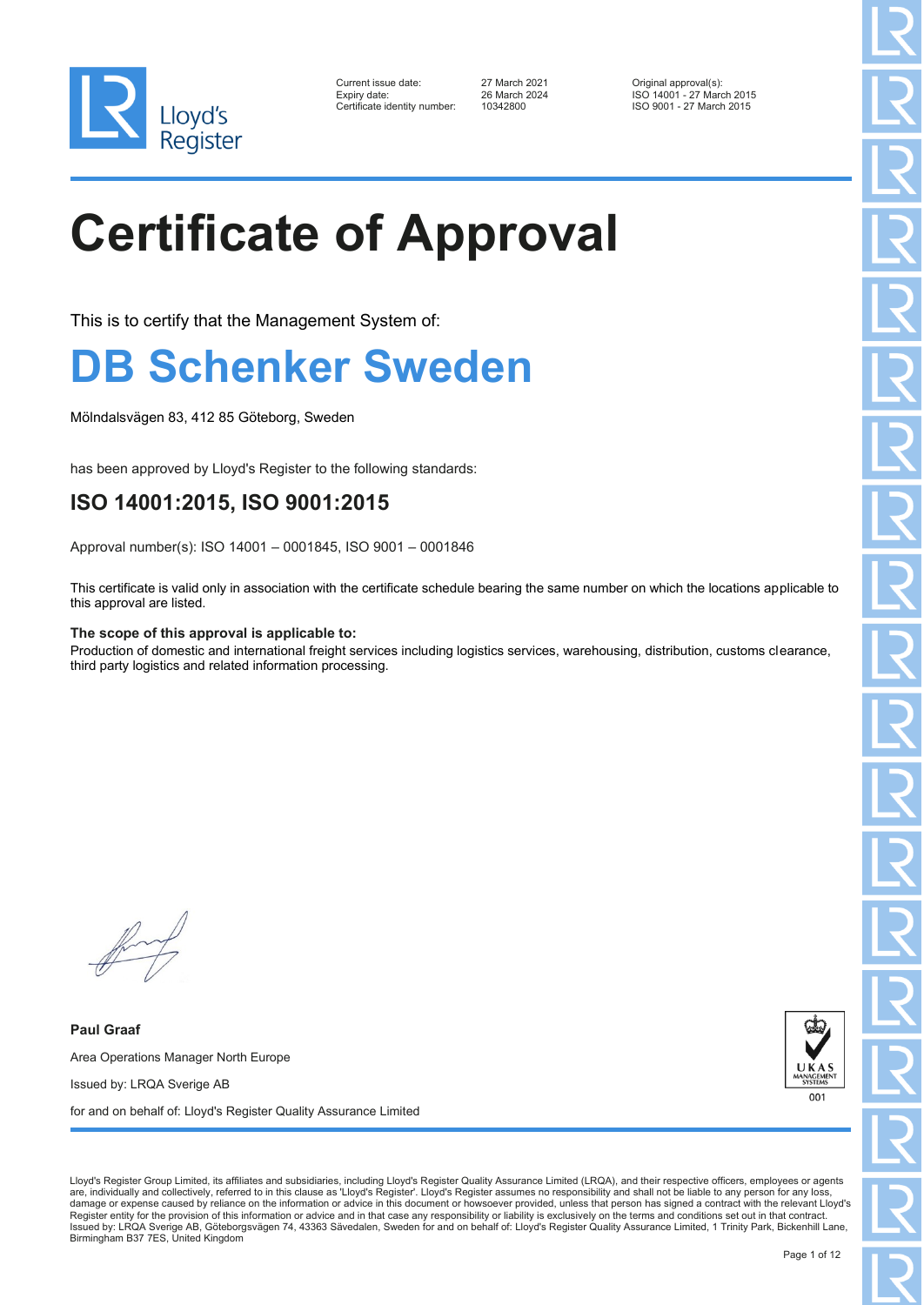

**Location Activities Schenker AB, HQ** Mölndalsvägen 83, 412 85 Göteborg, Sweden **ISO 14001:2015, ISO 9001:2015** Production of domestic and international freight services including logistics services, warehousing, distribution, customs clearance, third party logistics and related information processing. **Schenker Logistics AB** Fyrgatan 11, 195 61 Arlandastad, Sweden **ISO 14001:2015, ISO 9001:2015** Production of domestic and international freight services including logistics services, warehousing, distribution, customs clearance, third party logistics and related information processing. **DB Schenker Logistics AB** Daléns Gata 3, 195 61 Arlandastad, Sweden **ISO 14001:2015, ISO 9001:2015** Production of domestic and international freight services including logistics services, warehousing, distribution, customs clearance, third party logistics and related information processing. **Schenker AB, Land Transport** Godsvägen 13, 781 23 Borlänge, Sweden **ISO 14001:2015, ISO 9001:2015** Production of domestic and international freight services including logistics services, warehousing, distribution, customs clearance, third party logistics and related information processing. **Schenker AB, Land Transport** Ryssnäsgatan 15, 50110 Borås, Sweden **ISO 14001:2015, ISO 9001:2015** Production of domestic and international freight services including logistics services, warehousing, distribution, customs clearance, third party logistics and related information processing.



Lloyd's Register Group Limited, its affiliates and subsidiaries, including Lloyd's Register Quality Assurance Limited (LRQA), and their respective officers, employees or agents are, individually and collectively, referred to in this clause as 'Lloyd's Register'. Lloyd's Register assumes no responsibility and shall not be liable to any person for any loss, damage or expense caused by reliance on the information or advice in this document or howsoever provided, unless that person has signed a contract with the relevant Lloyd's Register entity for the provision of this information or advice and in that case any responsibility or liability is exclusively on the terms and conditions set out in that contract.<br>Issued by: LRQA Sverige AB, Göteborgsvägen 74, 43363 Säv Birmingham B37 7ES, United Kingdom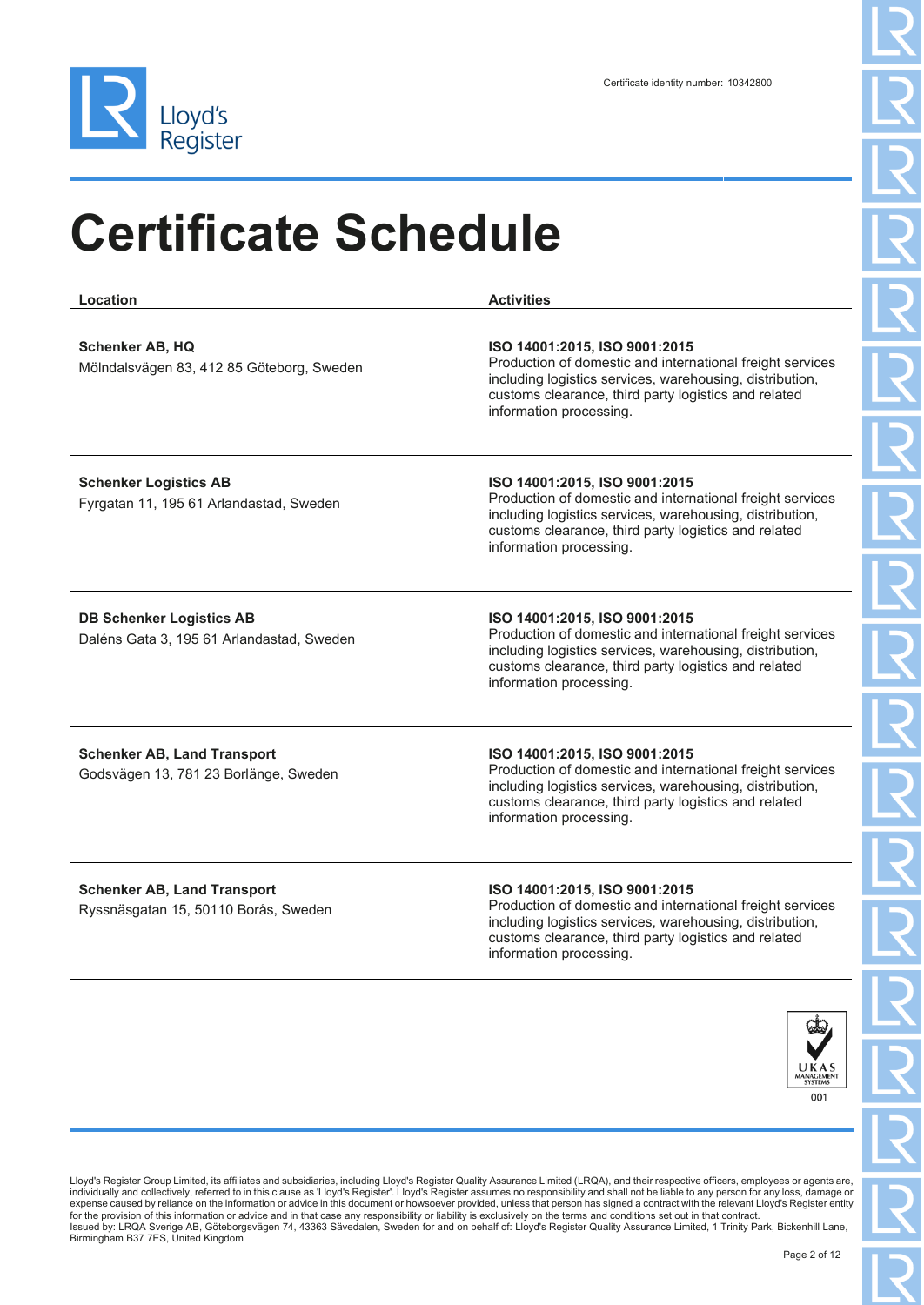

| Location                                                                    | <b>Activities</b>                                                                                                                                                                                                                         |
|-----------------------------------------------------------------------------|-------------------------------------------------------------------------------------------------------------------------------------------------------------------------------------------------------------------------------------------|
| <b>Schenker AB, Land Transport</b><br>Utmarksvägen 29, 801 28 Gävle, Sweden | ISO 14001:2015, ISO 9001:2015<br>Production of domestic and international freight services<br>including logistics services, warehousing, distribution,<br>customs clearance, third party logistics and related<br>information processing. |
| <b>Schenker Logistics AB</b><br>Arendalsvägen 1B, 418 78 Göteborg, Sweden   | ISO 14001:2015, ISO 9001:2015<br>Production of domestic and international freight services<br>including logistics services, warehousing, distribution,<br>customs clearance, third party logistics and related<br>information processing. |
| <b>Schenker AB, Sverige HQ</b><br>Mölndalsvägen 83, 412 85 Göteborg, Sweden | ISO 9001:2015<br>Production of domestic and international freight services<br>including logistics services, warehousing, distribution,<br>customs clearance, third party logistics and related<br>information processing.                 |
| <b>Schenker AB, Consulting</b><br>Mölndalsvägen 83, 412 85 Göteborg, Sweden | ISO 14001:2015, ISO 9001:2015<br>Consultancy for external customers and DB Schenker.                                                                                                                                                      |
| Schenker AB, Åkeri AB<br>Gjutaregatan 6-8, 301 01 Halmstad, Sweden          | ISO 14001:2015, ISO 9001:2015<br>Production of domestic and international freight services<br>including logistics services, warehousing, distribution,<br>customs clearance, third party logistics and related<br>information processing. |

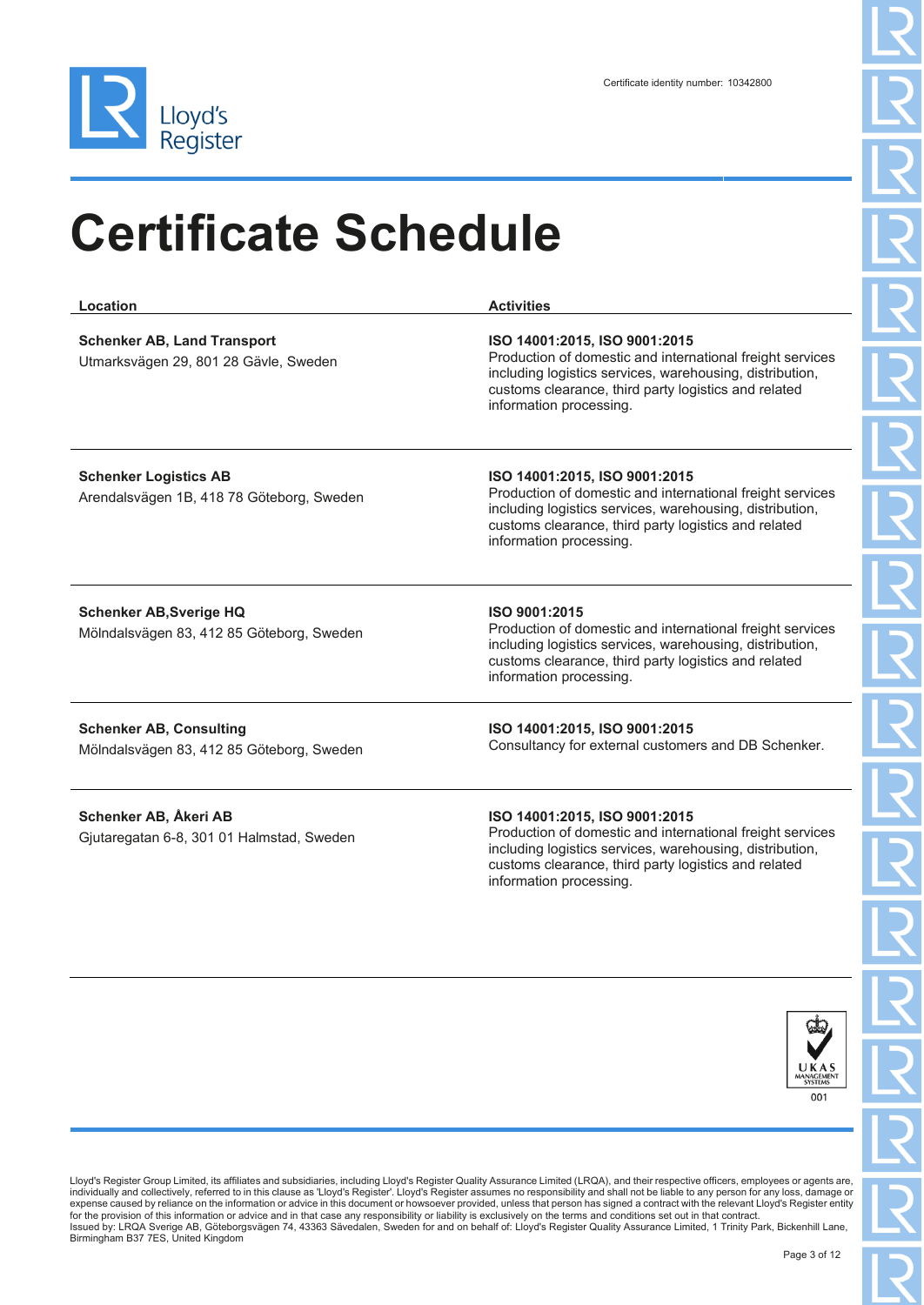

| Location                                                                                   | <b>Activities</b>                                                                                                                                                                                                                         |
|--------------------------------------------------------------------------------------------|-------------------------------------------------------------------------------------------------------------------------------------------------------------------------------------------------------------------------------------------|
| <b>Schenker AB, Land Transport</b><br>Gjutaregatan 6 - 8, 301 01 Halmstad, Sweden          | ISO 14001:2015, ISO 9001:2015<br>Production of domestic and international freight services<br>including logistics services, warehousing, distribution,<br>customs clearance, third party logistics and related<br>information processing. |
| <b>Schenker Åkeri AB</b><br>Bunkalundsvägen 4, 250 15 Helsingborg, Sweden                  | ISO 14001:2015, ISO 9001:2015<br>Production of domestic and international freight services<br>including logistics services, warehousing, distribution,<br>customs clearance, third party logistics and related<br>information processing. |
| <b>Schenker AB, Land Transport</b><br>Bunkalundsvägen 4, 250 15 Helsingborg,<br>Sweden     | ISO 14001:2015, ISO 9001:2015<br>Production of domestic and international freight services<br>including logistics services, warehousing, distribution,<br>customs clearance, third party logistics and related<br>information processing. |
| <b>Schenker AB, Land Transport</b><br>Transportgatan 9-11, 422 80 Hisings Backa,<br>Sweden | ISO 14001:2015, ISO 9001:2015<br>Production of domestic and international freight services<br>including logistics services, warehousing, distribution,<br>customs clearance, third party logistics and related<br>information processing. |
| DB Schenker Åkeri, Huvudkontor<br>Transportgatan 13, 422 80 Hisings Backa,<br>Sweden       | ISO 14001:2015, ISO 9001:2015<br>Production of domestic and international freight services<br>including logistics services, warehousing, distribution,                                                                                    |



customs clearance, third party logistics and related

information processing.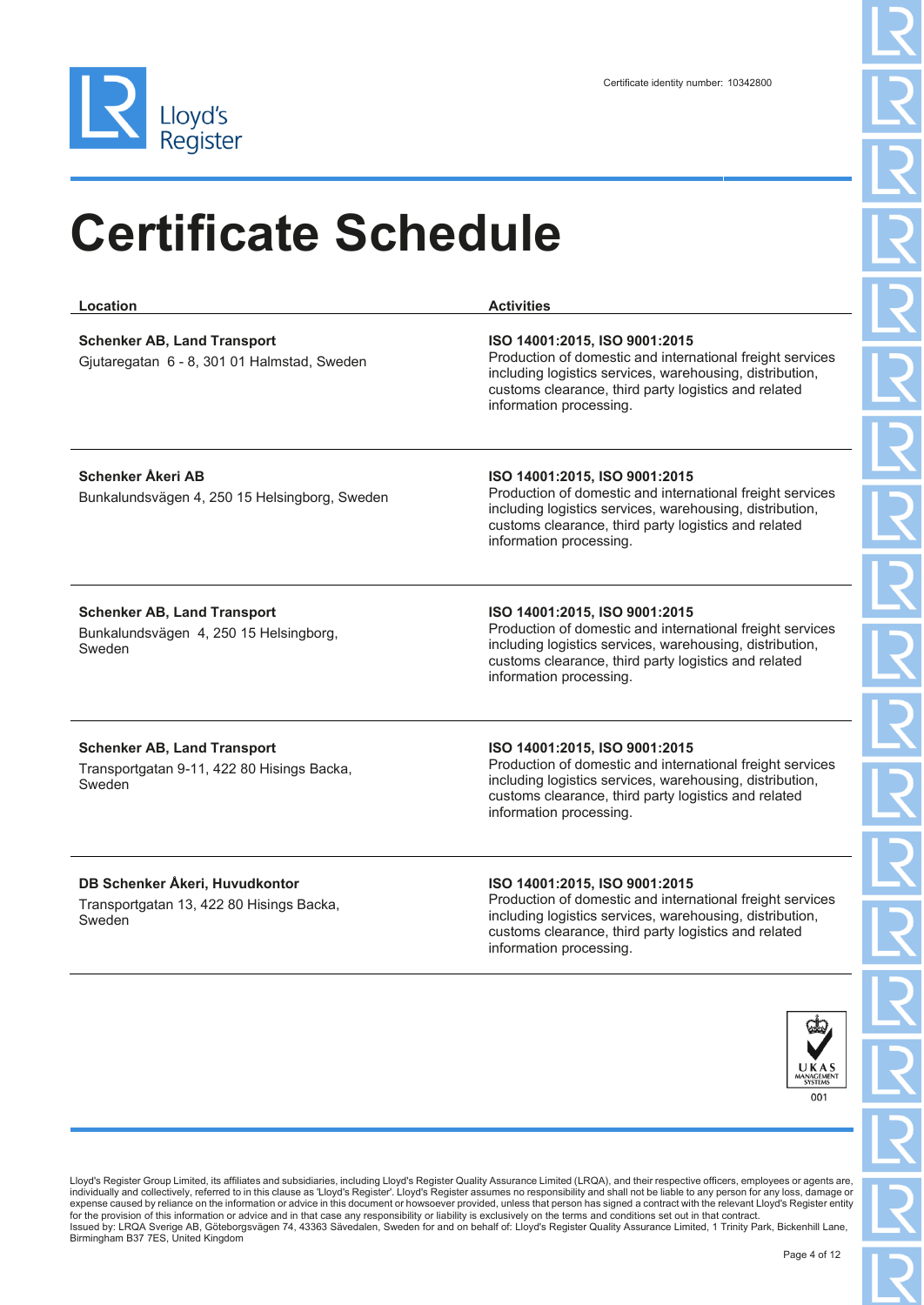

| Location                                                                             | <b>Activities</b>                                                                                                                                                                                                                         |
|--------------------------------------------------------------------------------------|-------------------------------------------------------------------------------------------------------------------------------------------------------------------------------------------------------------------------------------------|
| <b>Schenker AB, Land Transport</b><br>Transportgatan 2, 577 39 Hultsfred, Sweden     | ISO 14001:2015, ISO 9001:2015<br>Production of domestic and international freight services<br>including logistics services, warehousing, distribution,<br>customs clearance, third party logistics and related<br>information processing. |
| <b>Schenker Åkeri AB</b><br>Skruvgatan 1, 551 90 Jönköping, Sweden                   | ISO 14001:2015, ISO 9001:2015<br>Production of domestic and international freight services<br>including logistics services, warehousing, distribution,<br>customs clearance, third party logistics and related<br>information processing. |
| <b>Schenker AB, Land Transport</b><br>Skruvgatan 1, 551 90 Jönköping, Sweden         | ISO 14001:2015, ISO 9001:2015<br>Production of domestic and international freight services<br>including logistics services, warehousing, distribution,<br>customs clearance, third party logistics and related<br>information processing. |
| <b>Schenker Logistics AB DC1 &amp; DC2</b><br>Skruvgatan 1, 551 90 Jönköping, Sweden | ISO 14001:2015, ISO 9001:2015<br>Production of domestic and international freight services<br>including logistics services, warehousing, distribution,<br>customs clearance, third party logistics and related<br>information processing. |
| <b>Schenker Logistics AB</b><br>Tahevägen 151, 556 52 Jönköping, Sweden              | ISO 14001:2015, ISO 9001:2015<br>Production of domestic and international freight services<br>including logistics services, warehousing, distribution,<br>customs clearance, third party logistics and related<br>information processing. |
|                                                                                      | ሎት                                                                                                                                                                                                                                        |

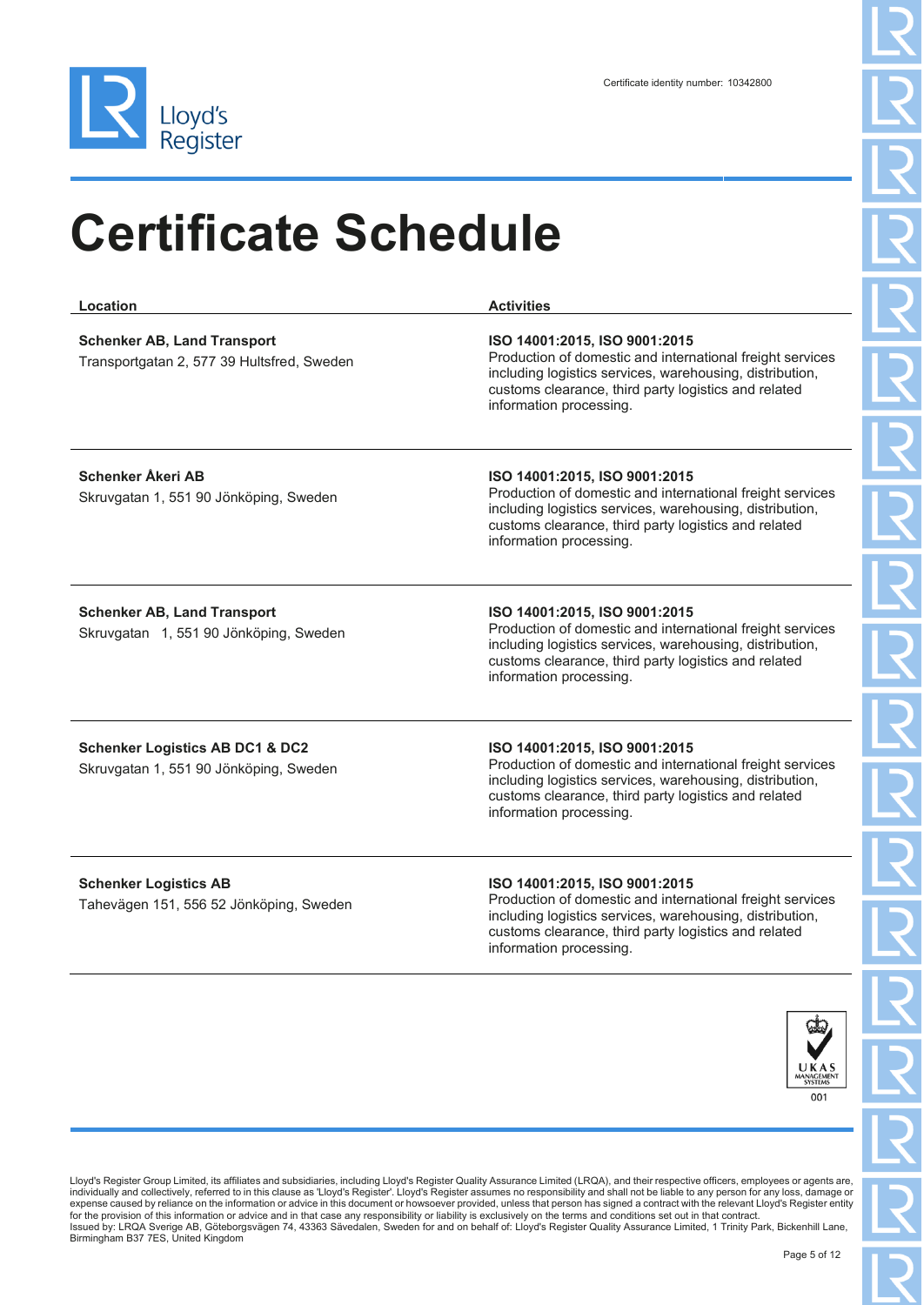

| Location                                                                           | <b>Activities</b>                                                                                                                                                                                                                         |
|------------------------------------------------------------------------------------|-------------------------------------------------------------------------------------------------------------------------------------------------------------------------------------------------------------------------------------------|
| <b>DB Schenker Logistics AB, DC1</b><br>Industrigatan 19, 551 90 Jönköping, Sweden | ISO 14001:2015, ISO 9001:2015<br>Production of domestic and international freight services<br>including logistics services, warehousing, distribution,<br>customs clearance, third party logistics and related<br>information processing. |
| <b>Schenker AB, Land Transport</b><br>Brisgatan 2, 650 05 Karlstad, Sweden         | ISO 14001:2015, ISO 9001:2015<br>Production of domestic and international freight services<br>including logistics services, warehousing, distribution,<br>customs clearance, third party logistics and related<br>information processing. |
| <b>Schenker Logistics AB, HQ</b><br>Leveransvägen 2, 438 70 Landvetter, Sweden     | ISO 14001:2015, ISO 9001:2015<br>Production of domestic and international freight services<br>including logistics services, warehousing, distribution,<br>customs clearance, third party logistics and related<br>information processing. |
| <b>Schenker AB, Land Transport</b><br>Torvingegatan 10, 582 78 Linköping, Sweden   | ISO 14001:2015, ISO 9001:2015<br>Production of domestic and international freight services<br>including logistics services, warehousing, distribution,<br>customs clearance, third party logistics and related<br>information processing. |
| <b>Schenker Åkeri AB</b><br>Fågelögatan 1, 582 78 Linköping, Sweden                | ISO 14001:2015, ISO 9001:2015<br>Production of domestic and international freight services<br>including logistics services, warehousing, distribution,<br>customs clearance, third party logistics and related<br>information processing. |

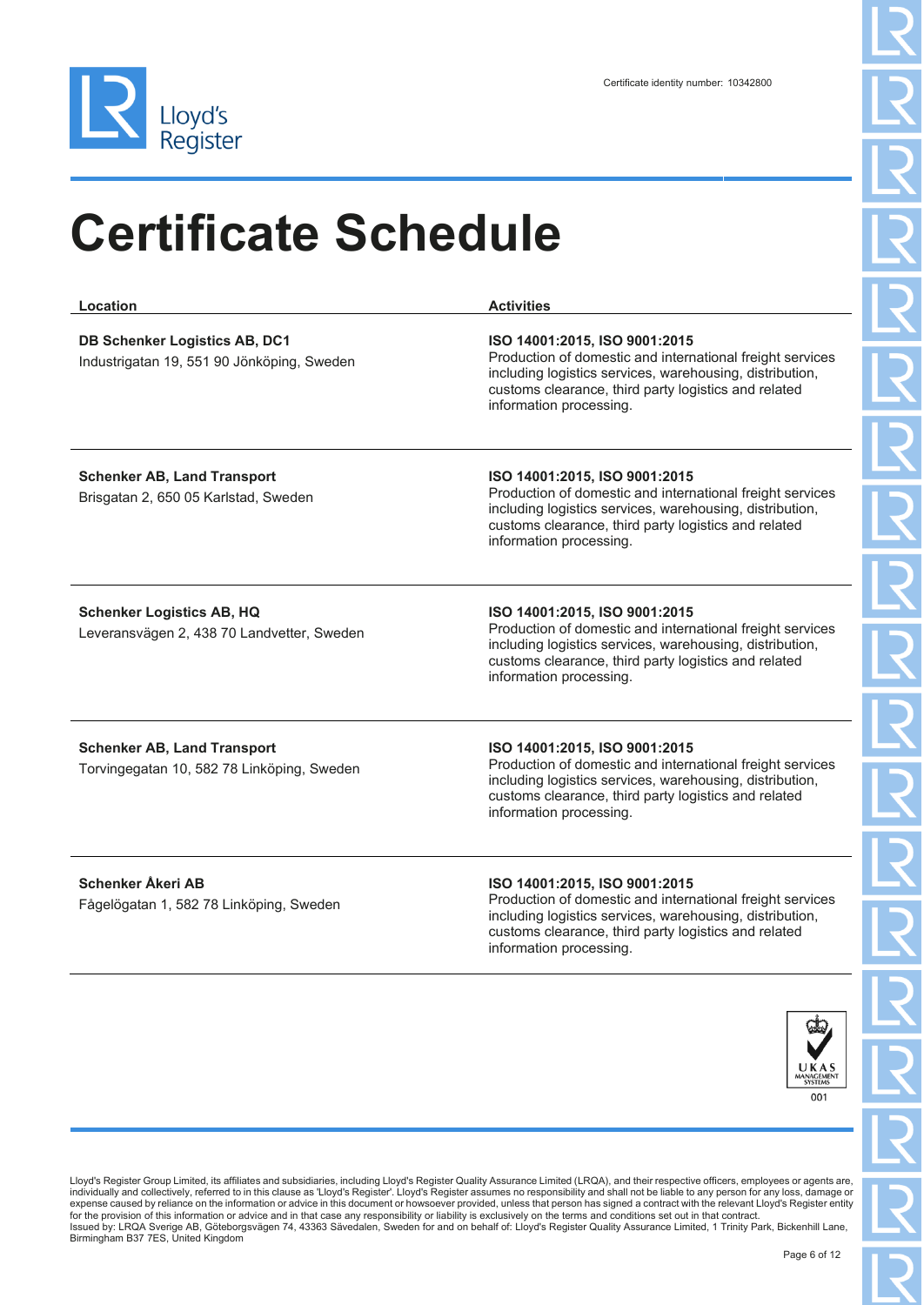

| Location                                                                       | <b>Activities</b>                                                                                                                                                                                                                         |
|--------------------------------------------------------------------------------|-------------------------------------------------------------------------------------------------------------------------------------------------------------------------------------------------------------------------------------------|
| <b>Schenker AB, Land Transport</b><br>Centralvägen 21, 971 28 Luleå, Sweden    | ISO 14001:2015, ISO 9001:2015<br>Production of domestic and international freight services<br>including logistics services, warehousing, distribution,<br>customs clearance, third party logistics and related<br>information processing. |
| <b>Schenker AB, Land Transport</b><br>Kantyxegatan 16, 202 50 Malmö, Sweden    | ISO 14001:2015, ISO 9001:2015<br>Production of domestic and international freight services<br>including logistics services, warehousing, distribution,<br>customs clearance, third party logistics and related<br>information processing. |
| <b>Schenker AB, Division Land</b><br>Kinagatan 7, 201 22 Malmö, Sweden         | ISO 14001:2015, ISO 9001:2015<br>Production of domestic and international freight services<br>including logistics services, warehousing, distribution,<br>customs clearance, third party logistics and related<br>information processing. |
| <b>Schenker AB, Air Freight</b><br>Mölndalsvägen 83, 412 85 Göteborg, Sweden   | ISO 14001:2015, ISO 9001:2015<br>Production of domestic and international freight services<br>including logistics services, warehousing, distribution,<br>customs clearance, third party logistics and related<br>information processing. |
| <b>Schenker AB, Ocean Freight</b><br>Mölndalsvägen 83, 412 85 Göteborg, Sweden | ISO 14001:2015, ISO 9001:2015<br>Production of domestic and international freight services<br>including logistics services, warehousing, distribution,<br>customs clearance, third party logistics and related<br>information processing. |

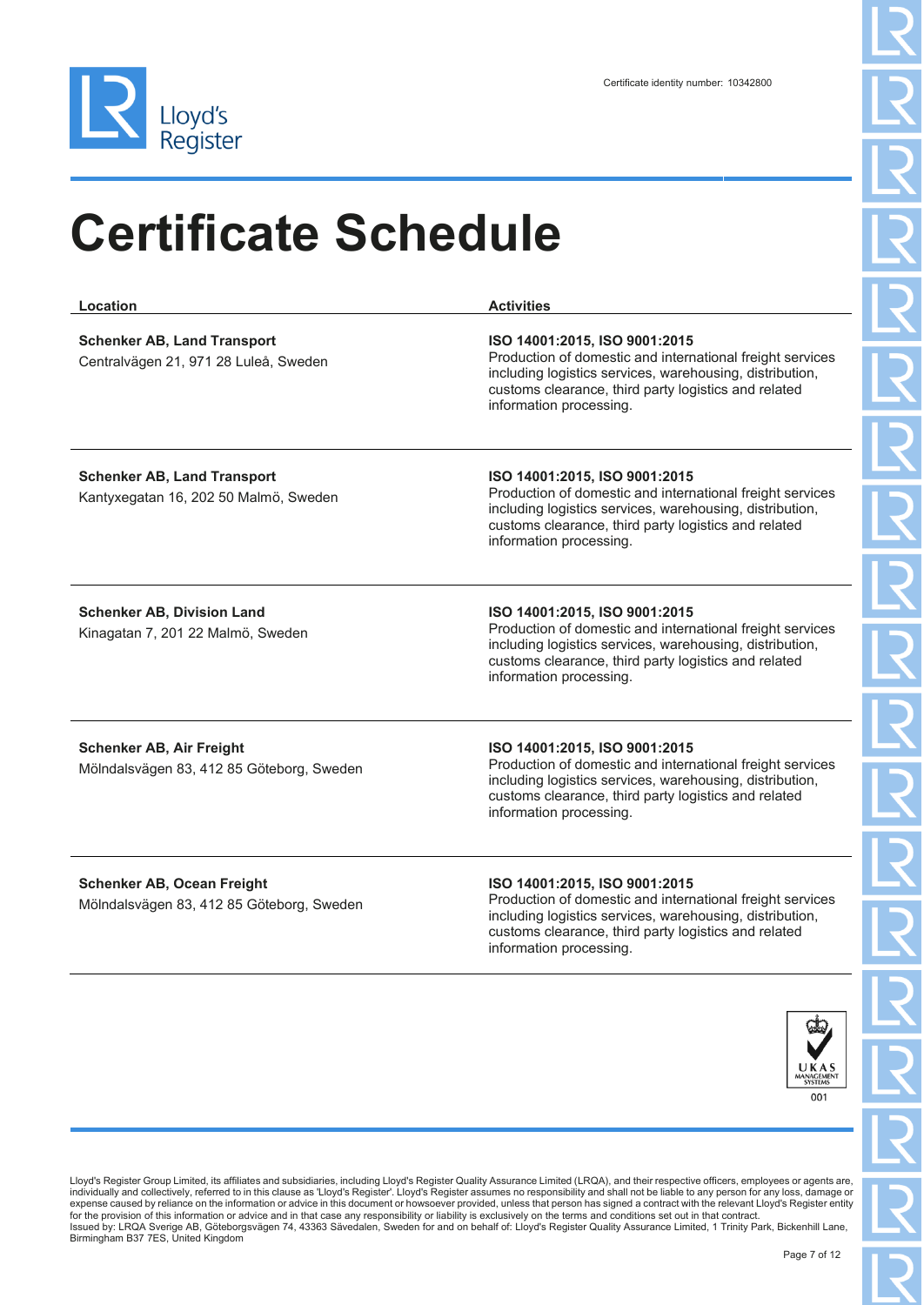

| Location                                                                        | <b>Activities</b>                                                                                                                                                                                                                         |
|---------------------------------------------------------------------------------|-------------------------------------------------------------------------------------------------------------------------------------------------------------------------------------------------------------------------------------------|
| <b>Schenker AB, Land Transport</b><br>Madesjövägen 15, 382 45 Nybro, Sweden     | ISO 14001:2015, ISO 9001:2015<br>Production of domestic and international freight services<br>including logistics services, warehousing, distribution,<br>customs clearance, third party logistics and related<br>information processing. |
| <b>Schenker Logistics AB</b><br>Telegatan 2, 571 38 Nässjö, Sweden              | ISO 14001:2015, ISO 9001:2015<br>Production of domestic and international freight services<br>including logistics services, warehousing, distribution,<br>customs clearance, third party logistics and related<br>information processing. |
| <b>Schenker AB, Land Transport</b><br>Kampetorpsgatan 1, 532 23 Skara, Sweden   | ISO 14001:2015, ISO 9001:2015<br>Production of domestic and international freight services<br>including logistics services, warehousing, distribution,<br>customs clearance, third party logistics and related<br>information processing. |
| <b>Schenker AB, Land Transport</b><br>Svedjevägen 11, 931 24 Skellefteå, Sweden | ISO 14001:2015, ISO 9001:2015<br>Production of domestic and international freight services<br>including logistics services, warehousing, distribution,<br>customs clearance, third party logistics and related<br>information processing. |
| <b>Schenker Åkeri AB</b><br>Svedjevägen 13, 931 24 Skellefteå, Sweden           | ISO 14001:2015, ISO 9001:2015<br>Production of domestic and international freight services<br>including logistics services, warehousing, distribution,<br>customs clearance, third party logistics and related<br>information processing. |
|                                                                                 |                                                                                                                                                                                                                                           |

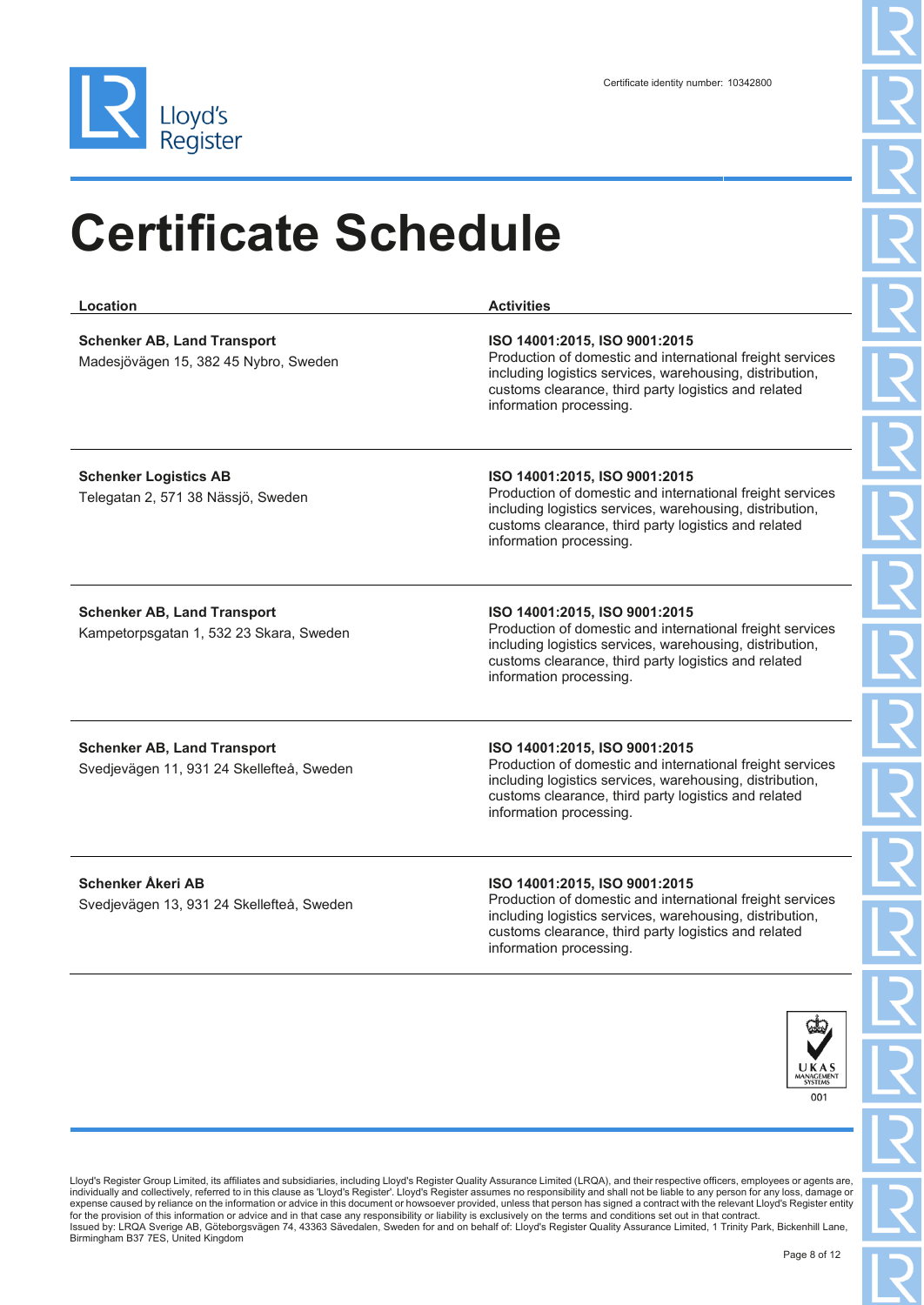

| Location                                                                             | <b>Activities</b>                                                                                                                                                                                                                         |
|--------------------------------------------------------------------------------------|-------------------------------------------------------------------------------------------------------------------------------------------------------------------------------------------------------------------------------------------|
| <b>Schenker AB, Land Transport</b><br>Fagerstagatan 47, 163 08 Spånga, Sweden        | ISO 14001:2015, ISO 9001:2015<br>Production of domestic and international freight services<br>including logistics services, warehousing, distribution,<br>customs clearance, third party logistics and related<br>information processing. |
| <b>Schenker Åkeri AB</b><br>Fagerstagatan 47, 163 08 Spånga, Sweden                  | ISO 14001:2015, ISO 9001:2015<br>Production of domestic and international freight services<br>including logistics services, warehousing, distribution,<br>customs clearance, third party logistics and related<br>information processing. |
| <b>DB Schenker Air Freight</b><br>Daléns Gata 3, 190 60 Stockholm-Arlanda,<br>Sweden | ISO 14001:2015, ISO 9001:2015<br>Production of domestic and international freight services<br>including logistics services, warehousing, distribution,<br>customs clearance, third party logistics and related<br>information processing. |
| <b>Schenker AB, Land Transport</b><br>Terminalvägen 3, 861 22 Timrå, Sweden          | ISO 14001:2015, ISO 9001:2015<br>Production of domestic and international freight services<br>including logistics services, warehousing, distribution,<br>customs clearance, third party logistics and related<br>information processing. |
| <b>Schenker AB, Land Transport</b><br>Lagervägen 17, 903 14 Umeå, Sweden             | ISO 14001:2015, ISO 9001:2015<br>Production of domestic and international freight services<br>including logistics services, warehousing, distribution,<br>customs clearance, third party logistics and related<br>information processing. |
|                                                                                      |                                                                                                                                                                                                                                           |

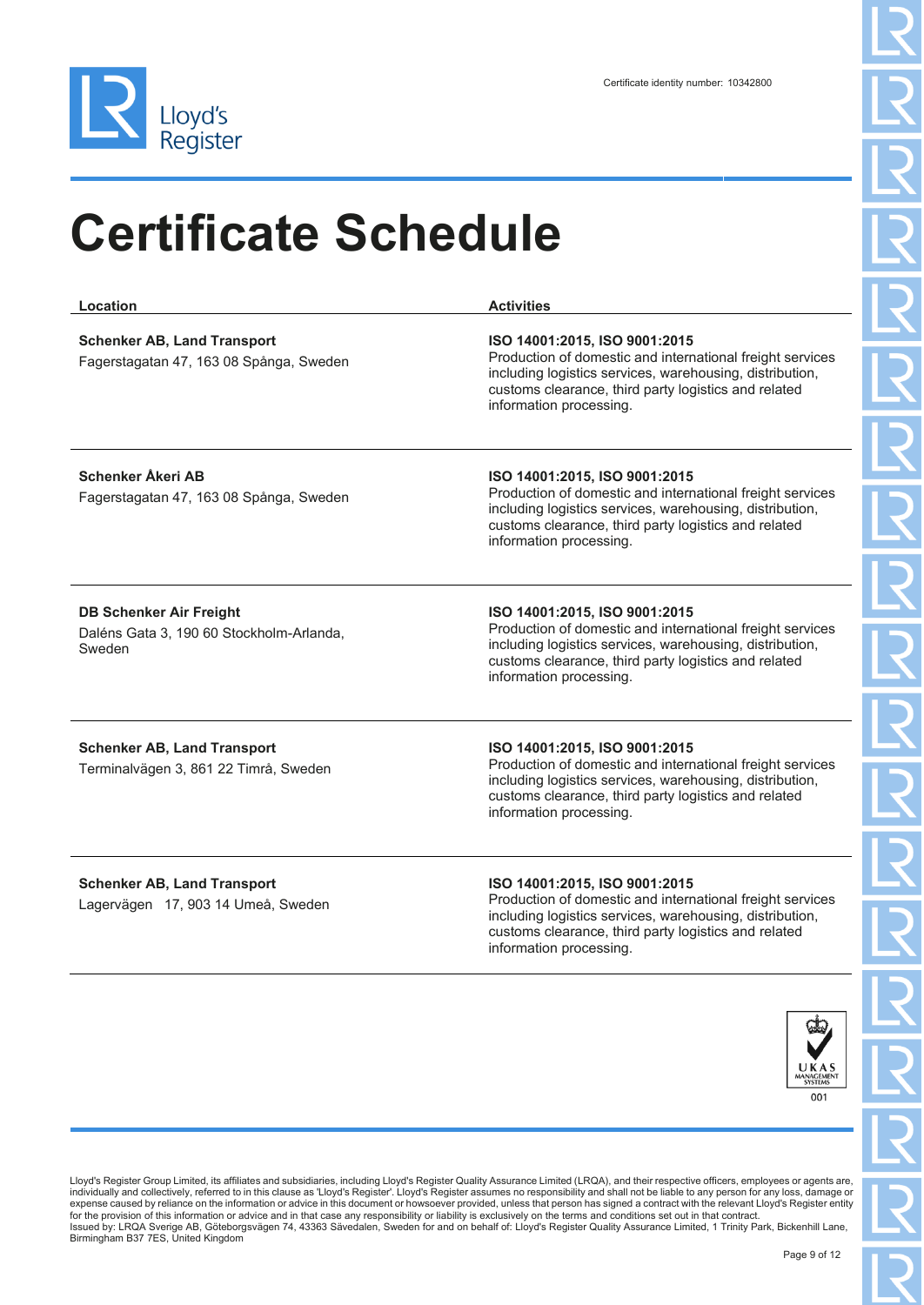

| Location                                                                         | <b>Activities</b>                                                                                                                                                                                                                         |
|----------------------------------------------------------------------------------|-------------------------------------------------------------------------------------------------------------------------------------------------------------------------------------------------------------------------------------------|
| <b>Schenker Åkeri AB</b><br>Lagervägen 17, 903 14 Umeå, Sweden                   | ISO 14001:2015, ISO 9001:2015<br>Production of domestic and international freight services<br>including logistics services, warehousing, distribution,<br>customs clearance, third party logistics and related<br>information processing. |
| <b>Schenker AB, Land Transport</b><br>Lundbygatan 3, 621 41 Visby, Sweden        | ISO 14001:2015, ISO 9001:2015<br>Production of domestic and international freight services<br>including logistics services, warehousing, distribution,<br>customs clearance, third party logistics and related<br>information processing. |
| <b>Schenker AB, Land Transport</b><br>Blästergatan 10, 462 28 Vänersborg, Sweden | ISO 14001:2015, ISO 9001:2015<br>Production of domestic and international freight services<br>including logistics services, warehousing, distribution,<br>customs clearance, third party logistics and related<br>information processing. |
| <b>Schenker AB, Land Transport</b><br>Speditörvägen 3, 331 02 Värnamo, Sweden    | ISO 14001:2015, ISO 9001:2015<br>Production of domestic and international freight services<br>including logistics services, warehousing, distribution,<br>customs clearance, third party logistics and related<br>information processing. |
| <b>Schenker AB, Land Transport</b><br>Hällagatan 7, 721 03 Västerås, Sweden      | ISO 14001:2015, ISO 9001:2015<br>Production of domestic and international freight services<br>including logistics services, warehousing, distribution,<br>customs clearance, third party logistics and related<br>information processing. |

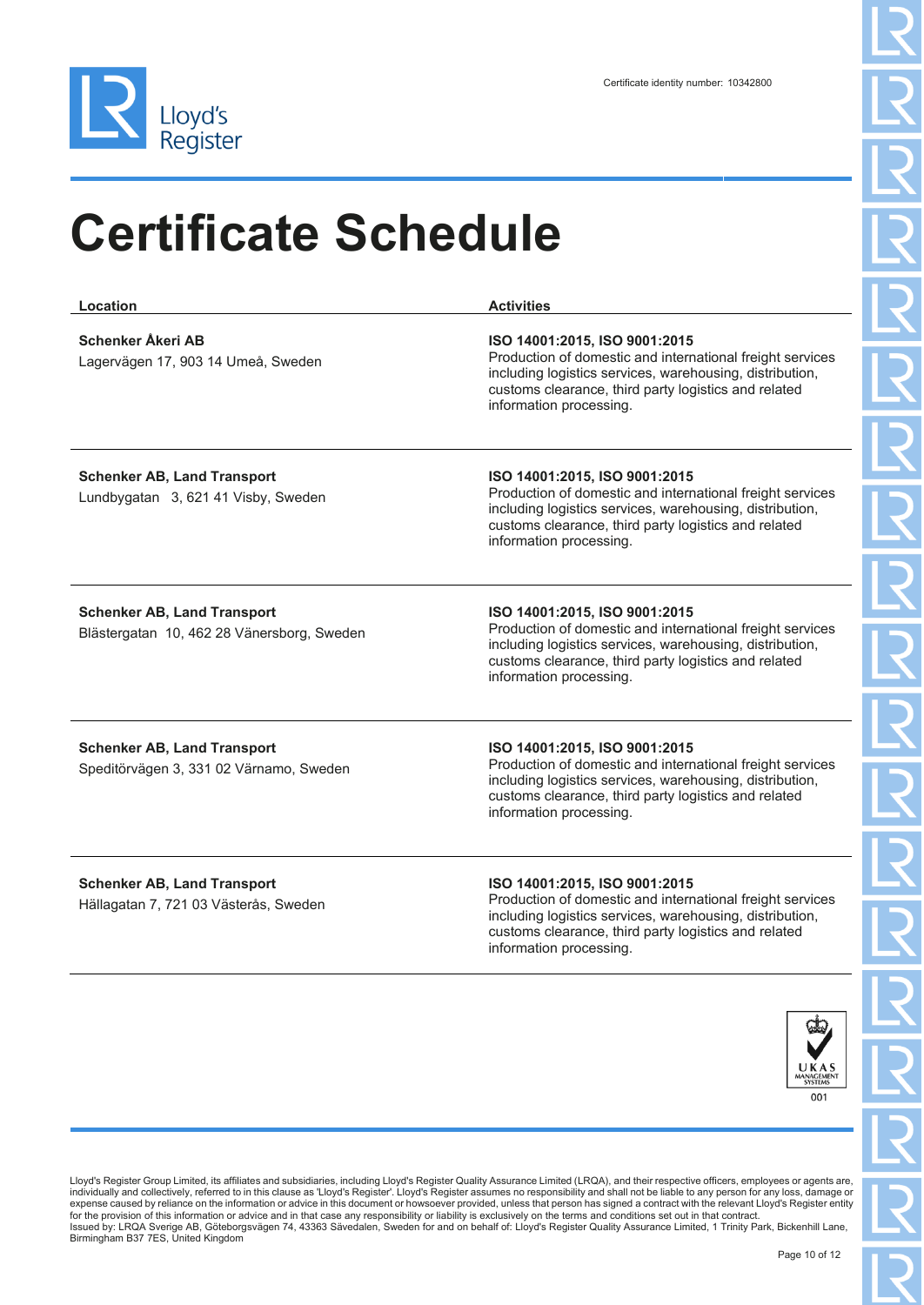

| Location                                                                                | <b>Activities</b>                                                                                                                                                                                                                         |
|-----------------------------------------------------------------------------------------|-------------------------------------------------------------------------------------------------------------------------------------------------------------------------------------------------------------------------------------------|
| <b>Schenker AB, Land Transport</b><br>Björnvägen 4, 352 45 Växjö, Sweden                | ISO 14001:2015, ISO 9001:2015<br>Production of domestic and international freight services<br>including logistics services, warehousing, distribution,<br>customs clearance, third party logistics and related<br>information processing. |
| <b>Schenker AB, Land Transport</b><br>Källundavägen 115, 291 93 Önnestad, Sweden        | ISO 14001:2015, ISO 9001:2015<br>Production of domestic and international freight services<br>including logistics services, warehousing, distribution,<br>customs clearance, third party logistics and related<br>information processing. |
| <b>Schenker Åkeri AB</b><br>Källundavägen 281-5, 291 93 Önnestad, Sweden                | ISO 14001:2015, ISO 9001:2015<br>Production of domestic and international freight services<br>including logistics services, warehousing, distribution,<br>customs clearance, third party logistics and related<br>information processing. |
| <b>Schenker AB, Land Transport</b><br>Krangatan 4, 701 13 Örebro, Sweden                | ISO 14001:2015, ISO 9001:2015<br>Production of domestic and international freight services<br>including logistics services, warehousing, distribution,<br>customs clearance, third party logistics and related<br>information processing. |
| <b>Schenker AB, Land Transport</b><br>Tegelbruksvägen 3, 891 29 Örnsköldsvik,<br>Sweden | ISO 14001:2015, ISO 9001:2015<br>Production of domestic and international freight services<br>including logistics services, warehousing, distribution,<br>customs clearance, third party logistics and related<br>information processing. |